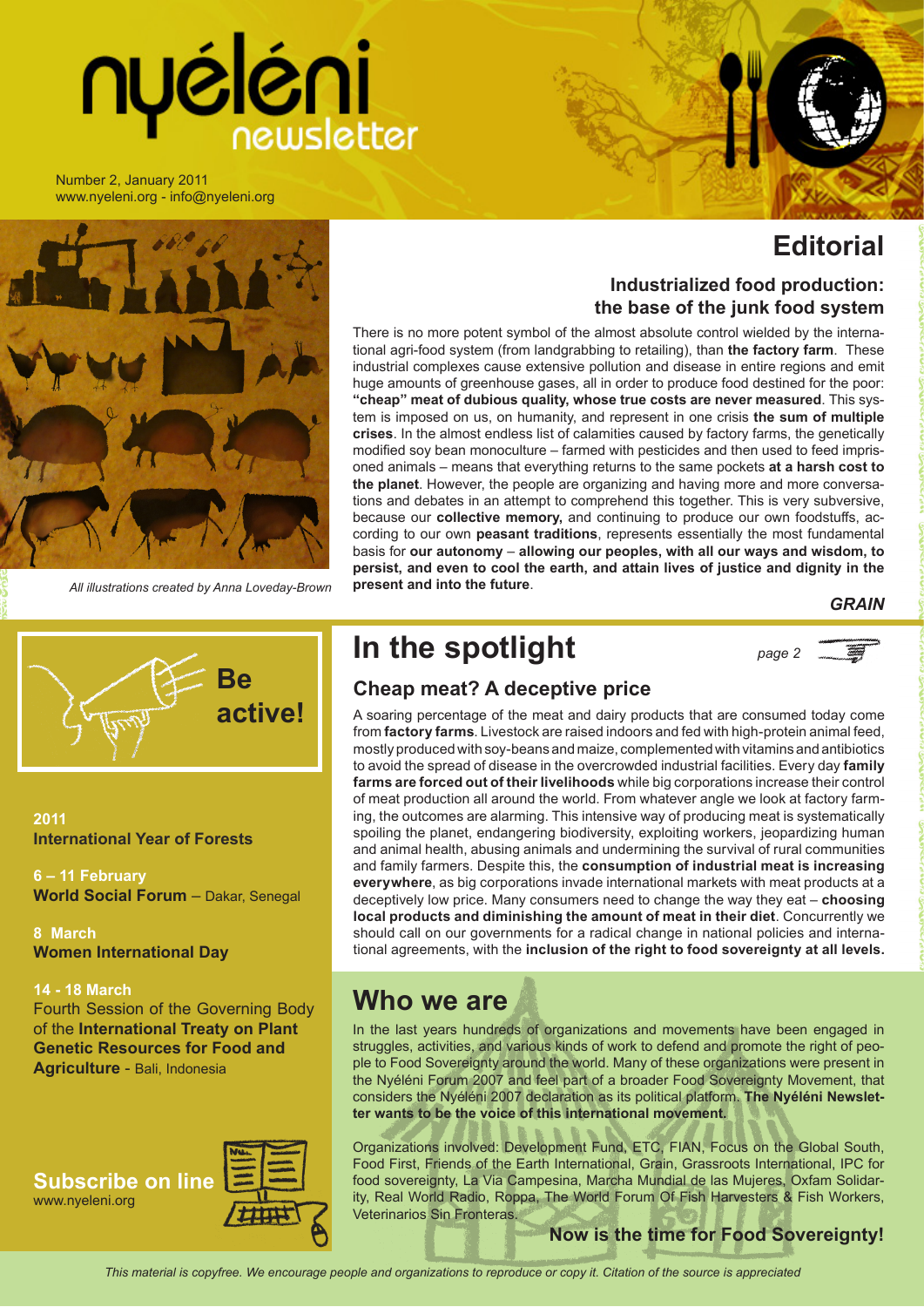

### **The European machine, an example**

The European Union (EU) currently imports **over 75% of its animal feeds**. Many of these are used in intensive farms which produce lowquality products – such as meat, milk and eggs. Some is commercialized within Europe and some is dumped on the international market.

When creating the European agriculture policy in 1962, the EU made a decision to protect its markets for grain but not for animal feed (cereal substitutes, oil and protein crops) – allowing the big animal feed producers (the United States at the time) to export cheap feeds to Europe. While European feed production decreased, industrialized systems were applied to animal rearing which became very dependent on protein feed imports (mainly soya) from overseas. After a US export embargo on soy in 1973, **the EU politicians became aware of this dependency and tried to introduce an oilseeds levy**; but it was refused by the USA, the European oilseeds lobby and the GATT (the predecessor of the World Trade Organisation).

The growing control of transnationals as soya producers, processors and exporters (now mainly GM soy from South America), as well as the domination of supermarket chains **has ensured the continuation of this system** – leading to an increasing concentration of meat and egg production around major ports, or in other low-cost areas in Europe - such as Eastern Europe.

**There is an opportunity in the reform of the Common Agricultural Policy (CAP) in 2013** to put livestock back on the land and give preference to grazing and rotation of leguminous crops on European soils. This means **reversing the industrialization and concentration of meat and dairy production – and promoting the number of multi-functional sustainable farms, farmers and farm workers. Food Sovereignty**  offers these solutions – and can bring European livestock farming back into balance.

For more info contact the *European Coordination Via Campesina -* www.eurovia.org

### **The beginning**

Factory farming began in the 1920s soon after the discovery of vitamins A and D; when these vitamins are added to feed, animals no longer require exercise and sunlight for growth. This allowed large numbers of animals to be raised indoors year-round. The greatest problem that was faced in raising so many animals indoors was the spread of disease, which was combated in the 1940s with the development of antibiotics, added since then to animal feed too. Business found they could increase productivity and reduce the operating costs by using mechanization and assembly-line techniques. http://www.idausa.org/facts/factoryfarmfacts.html



*continued from page 1*

# **Factory farms: an environmental calamity**

The scale of **environmental devastation caused by factory farms is huge and varied.** Intensive animal breeding requires ever-growing quantities of water, animal feed, energy and chemical inputs<sup>1</sup>. The concentration of thousands of animals creates an unmanageable amount of waste. The manure that is used as organic fertilizer in smaller holdings, becomes a **dangerous pollutant**. In many pig factory farms for example, the waste is dumped after being mixed with water in lagoons and then sprayed on croplands. This blend contains antibiotics and metals from animal feed<sup>2</sup>, which contaminate the air, water and soil. The **impact on human health is obvious**: the ongoing dioxin crisis in Germany<sup>3</sup>, the spread of Salmonella caused by contaminated eggs, the current outbreak of swine flue or of mad cow disease few years ago are clear examples. Furthermore factory farming contributes largely to **global warming** – it is responsible for 18% of total greenhouse gas emissions<sup>4</sup>- in particular carbon dioxide, methane and nitrous oxide, which in addition are harmful gases for those living or working close by. The damage of factory farms is wider still if we consider the indirect consequences. To guarantee the fast growing rate of livestock, intensive farms import and use of **massive quantities of cheap protein-based animal feeds**, mainly produced with soy-beans and maize. Soy monoculture production - especially in Latin America - is one of the main causes of deforestation, loss of important wildlife habitats, intensive use of GMOs seeds and pesticides. Rural communities and indigenous people are evicted from their territories by the agribusiness which produces soy beans.

# **The social impacts of the meat business**

The corporate takeover of the meat industry is **accelerating**. In United States for example in 1985 the top four pork-producing companies accounted for 32% of the market; by 1998 they controlled over 56%; and by 2006 that had risen to 63%. Corporations often control the whole process of production – from raising the animals to processing the meat, and distributing the final products. **This vertical integration** of the meat chain production makes it easier for factory farm corporations to *push traditional family farms out of business5* . Moreover as a result of their growing power, big business can lobby to prevent the implementation of regulations to protect human health and the environment from the damages caused by factory farms. In addition, the concentration of the meat industry in the hands of big corporations promotes the alarming reduction of livestock's genetic diversity and the **loss of traditional breeds**; for example currently industrial pig production relies on only five breeds. As in agriculture, the trend towards raising single adapted varieties increases the risk of susceptibility to disease and diminishes livestock's resilience $6$ .

Factory farms are not even a fair and safe place to work. Workers are often exposed to **unhealthy conditions**: regular inhalation of toxic gases and dust and use of chemical products and physical labours that may cause temporary or permanent traumas7 . Furthermore the employment of undocumented persons and underage workers is a commonplace, to the point that Human Rights Watch has described workers' conditions in many of these industrial facilities as *systematic human rights abuses8* .

# **From North to South,** *Big Meat* **is advancing**

Despite all these negative aspects, intensive meat production is **increasing everywhere**. As for many other commodities, big corporations from the North have started moving their businesses to poorer countries where they can produce more cheaply. In addition, companies from the **South** are using their capital to set up new factory farms. A large number of meat companies based in the South have grown **into fully-fledged transnationals**, with their own aggressive overseas expansion strategies. The global food system is managed by these corporations, and corporate strategies define all investment flows. The **role of governments** is mostly to help their companies to navigate these markets, whether by signing bilateral trade and investment agreements or by launching diplomatic missions to overturn import restrictions. What all

2 - In United States additionally it contains growth hormones

5 - For more info http://www.pigbusiness.co.uk/

<sup>1 -</sup> *What's feeding our food?* FOEI 2008 www.foe.co.uk/resource/briefings/livestock\_impacts.pdf

<sup>3 -</sup> After this event, in Germany they have started an action against industrial animal production, learn more at www.gegen-massentierhaltung.de

<sup>4 -</sup> *Livestock's Long Shadow*, UN FAO, 2006 http://www.fao.org/docrep/010/a0701e/a0701e00.HTM

<sup>6 -</sup> *What's feeding our food?* FOEI 2008 7 - http://www.rel-uita.org/

<sup>8 -</sup> *Blood, Sweat, and Fear,* Human Rights Watch 2005, www.hrw.org/reports/2005/usa0105/usa0105.pdf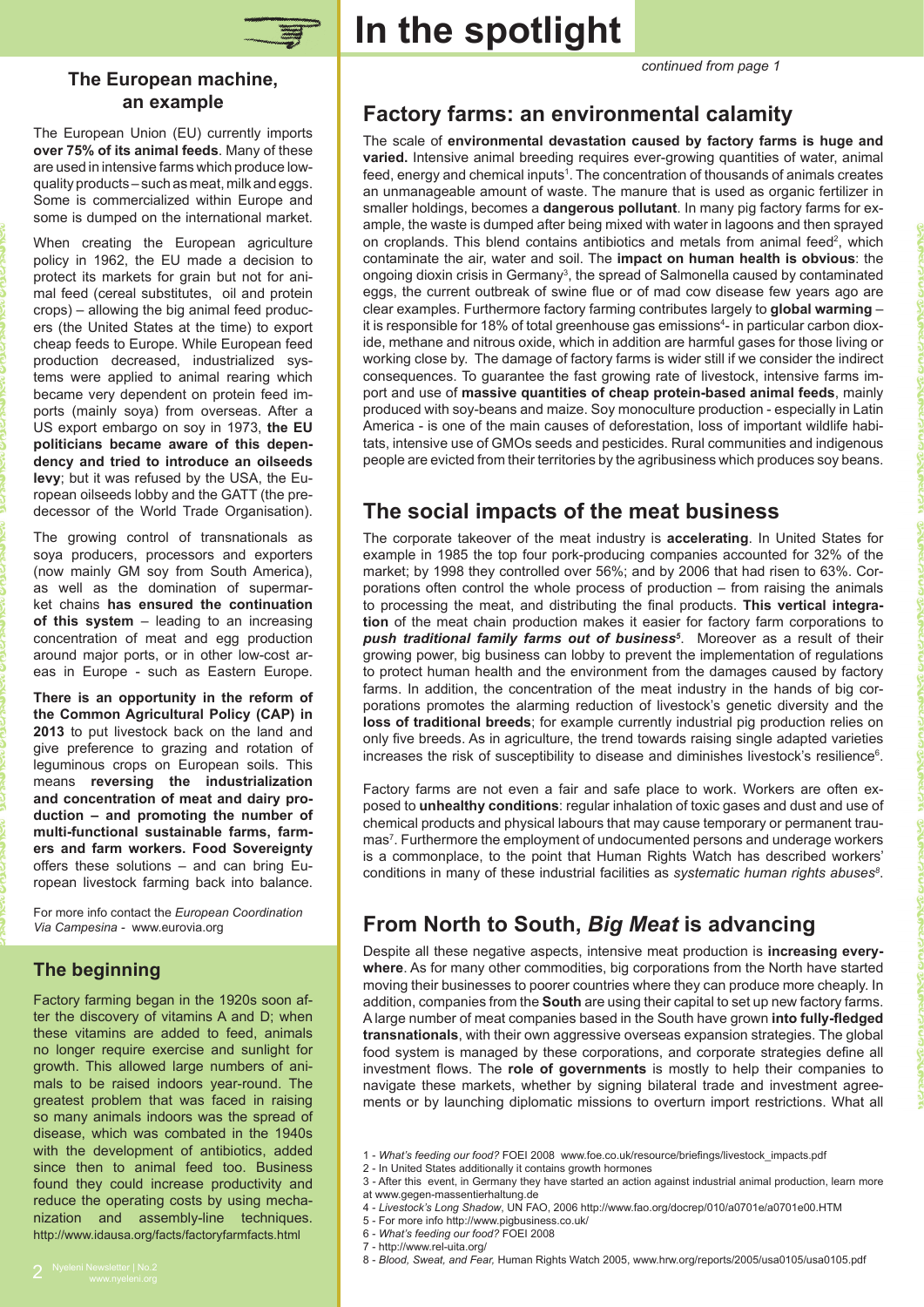these investment flows amount to is more industrial meat: more factory farms, faster assembly lines and more fast food. **The cost to people and the planet is devastating**<sup>9</sup> .

# **Soya, the Latin American trap**

In the last forty years, the area under soybean cultivation has **increased rapidly** in the world; Latin America entered strongly in the production of oilseeds starting in the eighties and nineties, quickly occupying the number one position for production and commercialization. In fact, in the last decade, soybean cultivation has continued to soar in Brazil, Argentina, Paraguay and Uruguay: between 2002 and 2008, these countries increased the area devoted to the crop by 20, 50, 80 and 1000%, respectively<sup>10</sup>. Today, Brazil, Argentina and Paraguay are second, third and fourth countries in terms of soybean production, with China, India and the European Union as its main customers, which acquire soya mainly to prepare animal feed (and secondly as biofuel). In this soybean chain, the main Latin American producers have **became subordinate exporters to developed countries**, increasing **their dependence** on them. This development has been to the detriment of traditional crops for feeding the local population, has increased deforestation of native forests and the Amazon jungle, and in all cases, led to the concentration of land in the hands of a few landowners, causing the **displacement** of peasants and small family farmers. In addition, this has created and accentuated the process of **denationalization** of land, and reduced employment for rural workers. The increase in soybean cultivation has led to **social and environmental impacts**, due to the use of GM monocultures, promoted by biotech giants like Monsanto. The soybean crop not only tends to erode the soil, but is combined with biotech packages that include extensive use of highly **toxic herbicides** such as glyphosate.

10 - *Radiografìa del agronegocio sojero*, Narbondo y Oyhantçabal, 2009 http://www.redes.org.uy/category/publicaciones

**Voices from the field** *Short stories from America, Africa and Europe,*<br> *Short stories from America, Africa and Europe,*<br> *Short stories from America, Africa and Europe, resistance and alternatives: the international struggle against factory farming.*

### **Small scale poultry in Kenya, a story of struggle** *Biashara Jane Kathure of INADES, Kenya*

Local chicken farming is the only livestock rearing that African women and children **have full control over**. I have seen poor women in dry rural areas **sustain their family through the rearing of indigenous chicken**. Local chicken farming can promote food and economic security for poor families. Farming also raises social status as a woman feels more important in the community when she can feed her kids and bring them to school.

**Currently still over 80% of chicken** meat consumed in Kenya comes from local chicken farmed by **small scale farmers**. But six years ago the government promoted cross breeding of indigenous chicken with exotic chicken in a programme to upgrade local chickens, and now we have many hens from the area where the programme was promoted which refuse to brood, therefore no chicks. Some hens have also lost motherly instincts and abandon their chicks. **This is a slow way of wiping out the indigenous gene pool**. It means too that small farmers will be eliminated as they **cannot afford to buy chicks** from hatcheries. Therefore the rich continue to get richer by swallowing the poor peoples' sources of income.

Traditional farmers are **trying their best to save the indigenous breeds**. Some have decided to become breeders of local chicken and they are selling the chicks to other farmers. In Makueni for example, MR Pius Makau of Kyemole farm keeps over 800 chicken for breeding only. Farmers have also **put pressure on weak policies** that aim to classify local chicken as wild birds and they have succeeded at it, now in fact local chickens are recognized in the policy as domesticated birds. Women's groups engage in local chicken keeping as one of their activities and this helps in reproducing indigenous breeds, even if they lack the skills to manage it well.

### **Smithfield in Mexico: environmental and health devastation**

### *Octavio Rosas Landa, Asamblea Nacional de Afectados Ambientales, Mexico*

Since 1994, the year the *Free Trade Agreement with North America was enacted*, the Valley of Perote, situated in eastern Mexico on the border that divides the states of Puebla and Veracruz, has become home to one of the **most harmful agribusiness projects** that exist throughout the country. In this valley, home to approximately 30 thousand people, the American multinational company Smithfield Farms (the largest pork producer in the world and called Granjas Carroll de México in our country) began to acquire land and then **to install modules to breed and fatten pigs on a large scale** (approximately one million per year). For 15 years they have been responsible for the **depletion of aquifers** in the valley, for the **pollution of the soil, air and water** and for major damage to the **health** of the population. In fact, this unhealthy situation contributed to the outbreak of the **swine pandemic flue** (then called Influenza A1H1) in April 2009. However, the **people took action**. Since 2006, the inhabitants of various communities (Chichicuautla, La Gloria, Alchichica, among others) began a struggle primarily to prevent the spread of more factory farms and then to stop the legal and political repression launched against the residents by the corporation and the governments of Puebla and Veracruz. So far, the communities struggles **successfully stopped the construction of more industrial pig farms in the region**, but the damage caused by the company still remains unpunished, while the

# **Good meat!**

Integrated small farms, which breed local livestock, are much more efficient, healthier and better for the environment.

Cattle, sheep and other ruminants have the unique **capacity to turn pasture into proteins for human consumption**, as milk and meat. Farmers also use the manure to make **healthier**, **living soils**\*. The negative contribution to global warming associated with meat production is mainly caused by the fertilisers used in the vast monoculture plantations for industrial animal feed, as soy-beans for example. On the contrary through **sustainable pasture management carbon is stored as humus in the soil and contributes to its fertility**. Each ton of humus in the soil captures about **1.8 tons of carbon dioxide from the atmosphere**\*\*. Additionally traditional family farms guarantee the endurance of **local breeds**, **conserving biodiversity** and reducing the risk of disease transmission.

\* - Via Campesina, *Small scale sustainable farmers are cooling down the Earth*, 2009

http://viacampesina.net/downloads/PAPER5/EN/paper5-EN.pdf

 $\overline{\phantom{a}}$  - Anita Idel, The Cow is not a Climate Killer, 2010 (only in German, English translation planned for 2011)



<sup>9 -</sup> *Seedling*, October 2010 http://www.grain.org/seedling/?id=699